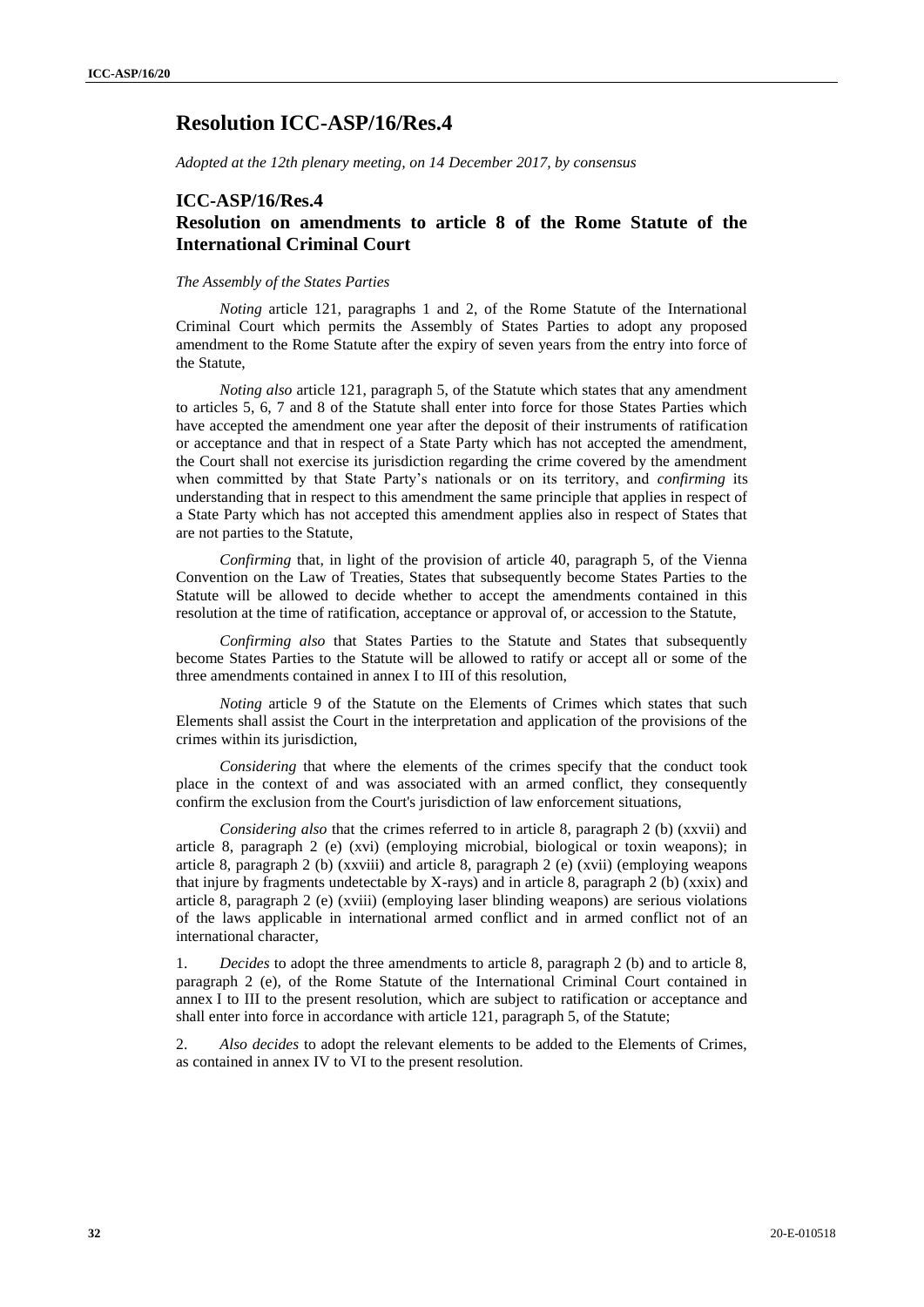### **Annex I**

# **Amendment to be inserted as article 8-2-b)xxvii) and article 8-2-e)xvi) of the Rome Statute**

Employing weapons, which use microbial or other biological agents, or toxins, whatever their origin or method of production;

#### **Annex II**

## **Amendment to be inserted as article 8-2-b)xxviii) and article 8-2-e)xvii)**

Employing weapons the primary effect of which is to injure by fragments which in the human body escape detection by X-rays;

### **Annex III**

## **Amendment to be inserted as article 8-2-b)xxix) and article 8-2-e)xviii)**

Employing laser weapons specifically designed, as their sole combat function or as one of their combat functions, to cause permanent blindness to unenhanced vision, that is to the naked eye or to the eye with corrective eyesight devices;

# **Annex IV**

#### **Elements of crime of new article 8-2-b)xxvii)**

1. The perpetrator employed weapons which use microbial or other biological agents, or toxins, whatever their origin or method of production.

2. The conduct took place in the context of and was associated with an international armed conflict.

3. The perpetrator was aware of the factual circumstances that established the existence of an armed conflict.

#### **Elements of crime of new article 8-2-e)xvi)**

1. The perpetrator employed weapons which use microbial or other biological agents, or toxins, whatever their origin or method of production.

2. The conduct took place in the context of and was associated with an armed conflict not of an international character.

3. The perpetrator was aware of the factual circumstances that established the existence of an armed conflict.